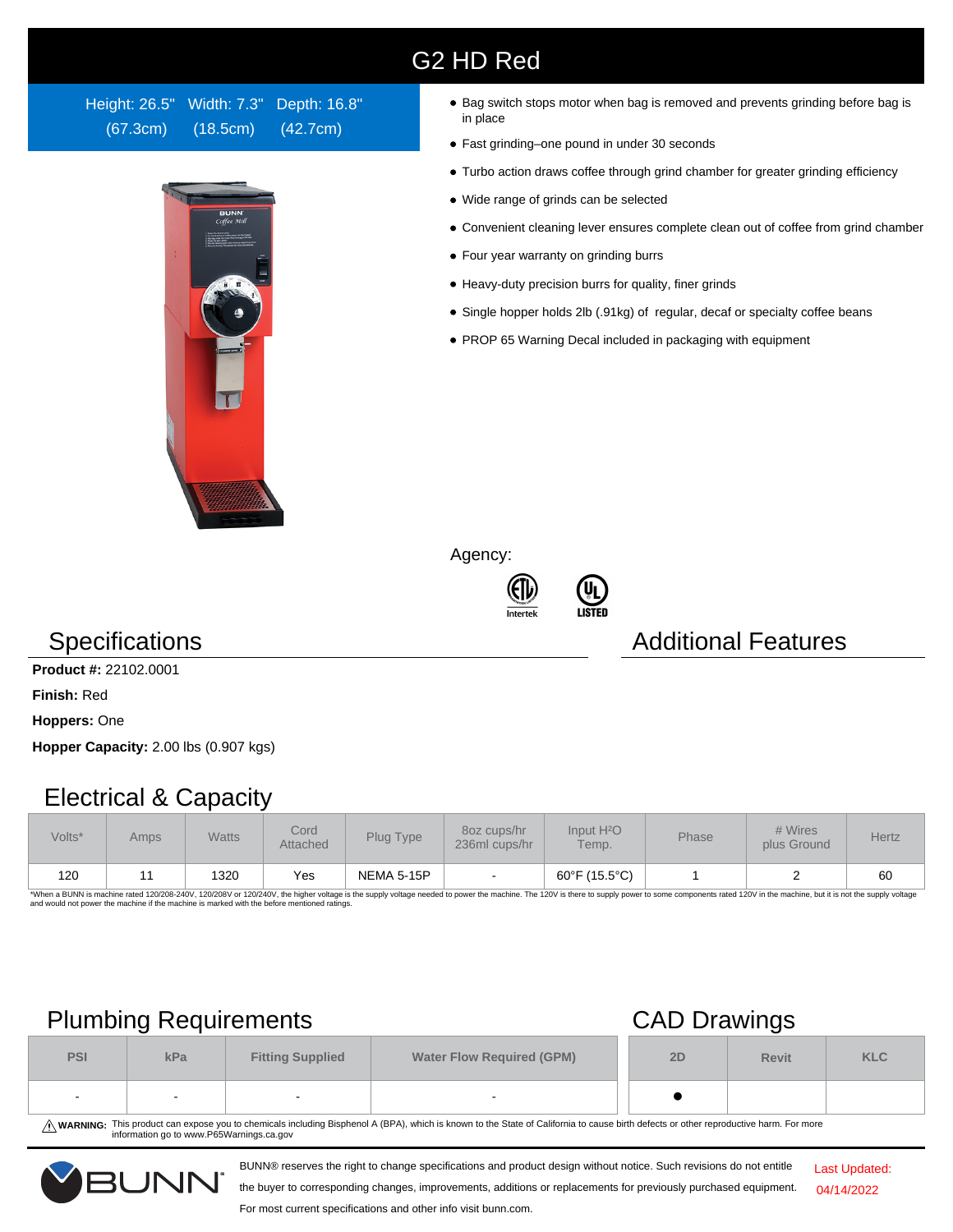

| Unit           |          |         |            | <b>Shipping</b> |          |              |            |                         |  |
|----------------|----------|---------|------------|-----------------|----------|--------------|------------|-------------------------|--|
|                | Height   | Width   | Depth      | Height          | Width    | <b>Depth</b> | Weight     | <b>Volume</b>           |  |
| <b>English</b> | 26.5 in. | 7.3 in. | $16.8$ in. | 32.8 in.        | 13.6 in. | 23.1 in.     | 56.300 lbs | $5.972$ ft <sup>3</sup> |  |
| <b>Metric</b>  | 67.3 cm  | 18.5 cm | 42.7 cm    | 83.2 cm         | 34.6 cm  | 58.7 cm      | 25.538 kgs | $0.169 \text{ m}^3$     |  |



BUNN® reserves the right to change specifications and product design without notice. Such revisions do not entitle the buyer to corresponding changes, improvements, additions or replacements for previously purchased equipment. For most current specifications and other info visit bunn.com. Last Updated: 04/14/2022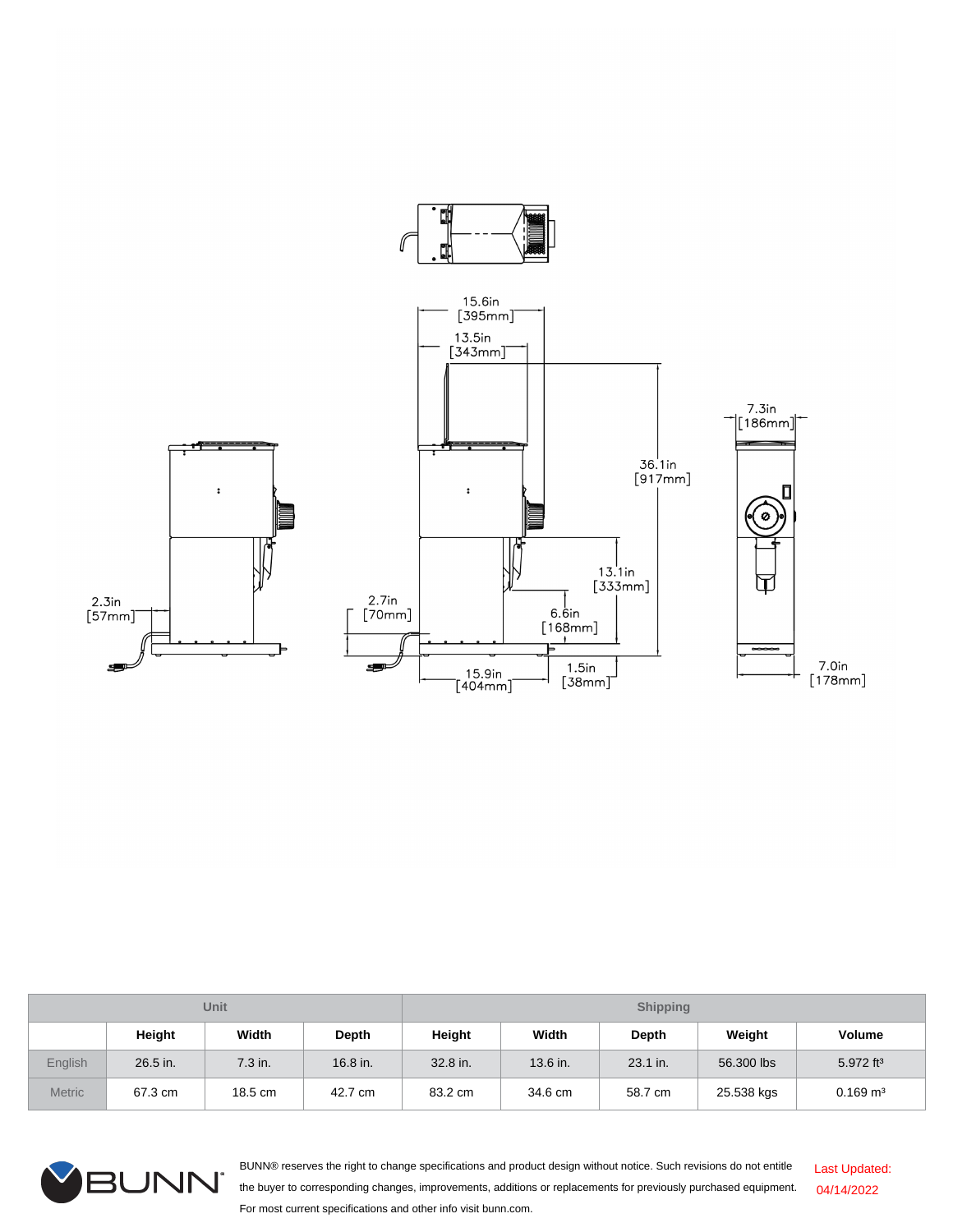# Related Products & Accessories:G2 HD Red(22102.0001)